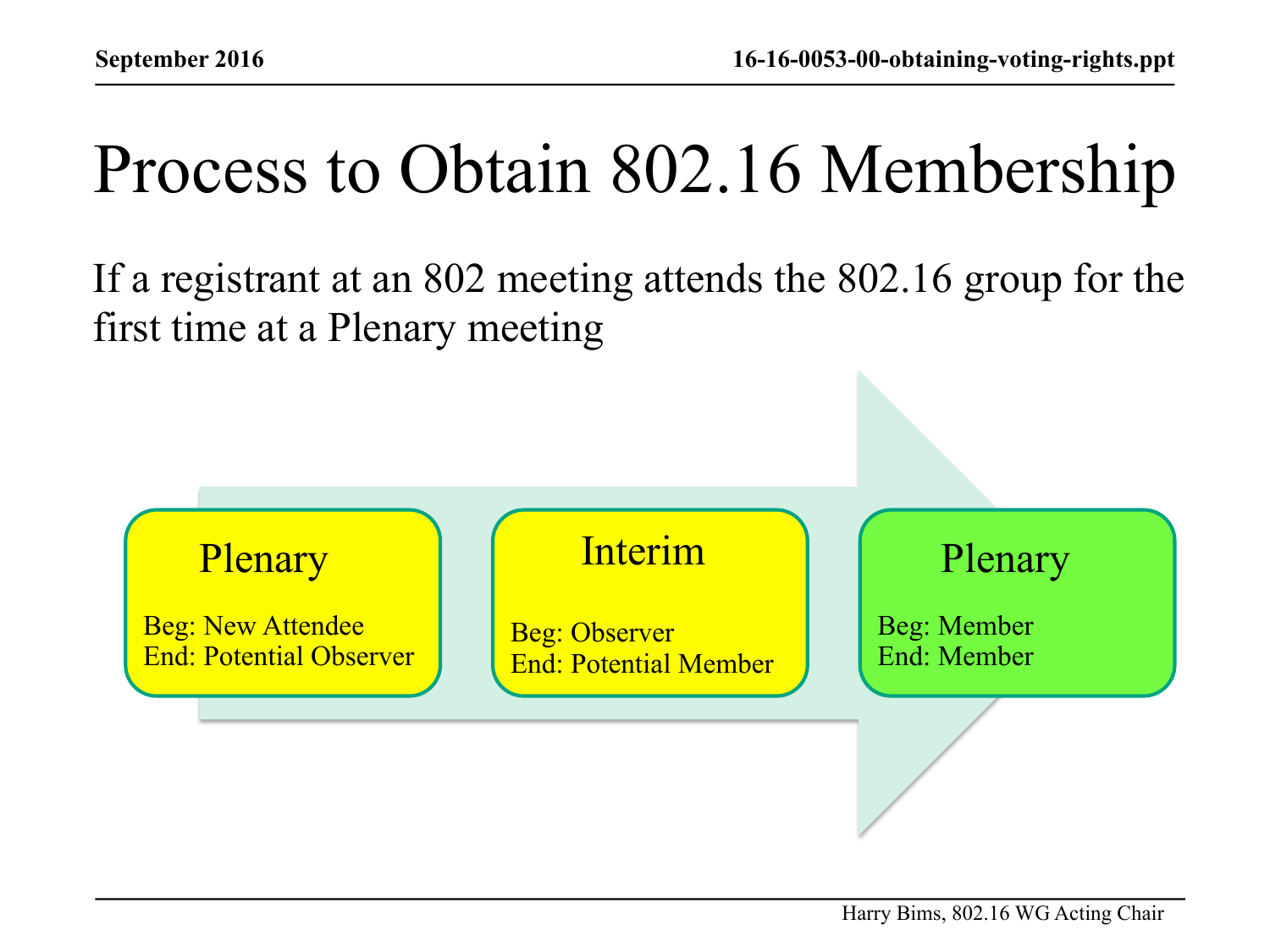## Process to Obtain 802.16 Membership

If a registrant at an 802 meeting attends the 802.16 group for the first time at an Interim meeting